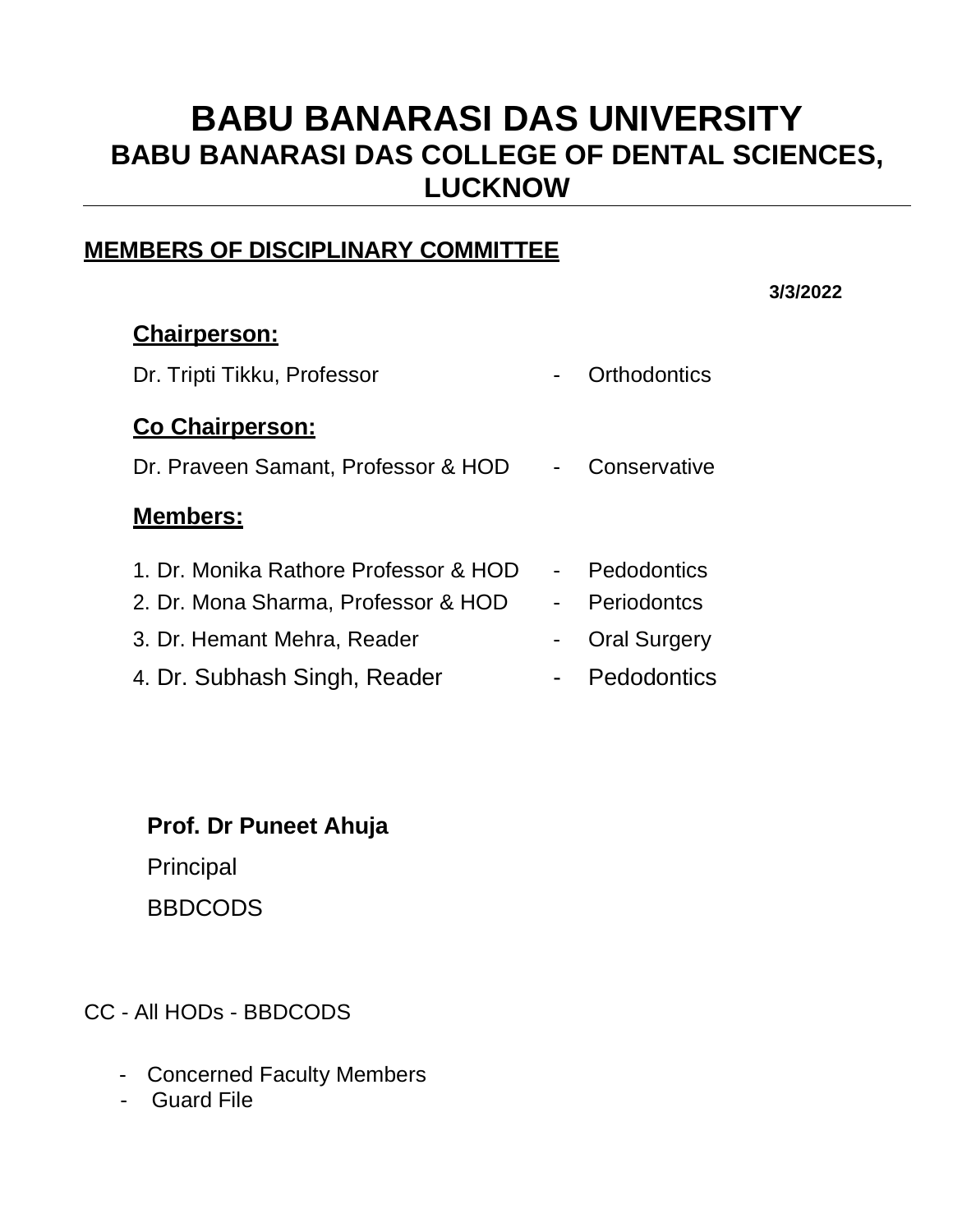### **CLINICAL CLUB COMMITTEE**

**( CLINICO – PATHOLOGIC CONFERENCE -C.P.C)**

**Chairperson:**

| Dr. Puneet Ahuja, Principal  | <b>Oral Pathology</b> |
|------------------------------|-----------------------|
| <b>Co Chairperson:</b>       |                       |
| Dr. Neerja Singh, Prof       | Pedodontics           |
| <b>Member secretary</b>      |                       |
| Dr. Mona Sharma, Prof & Head | <b>Periodontics</b>   |
| <u>Members:</u>              |                       |
| Dr. Rashmi Agarwal, Reader   | <b>Oral Surgery</b>   |
| Dr. Snehlata Verma, Reader   | Orthodontics          |
| Dr. Garima Agarwal, Reader   | Prosthodontics        |
|                              |                       |
| Dr. Tanu Tewari, Reader      | Conservative          |

**Prof. Dr Puneet Ahuja** 

Principal

BBDCODS

CC - All HODs - BBDCODS

- Concerned Faculty Members
- **Guard File**

**4/3/2022**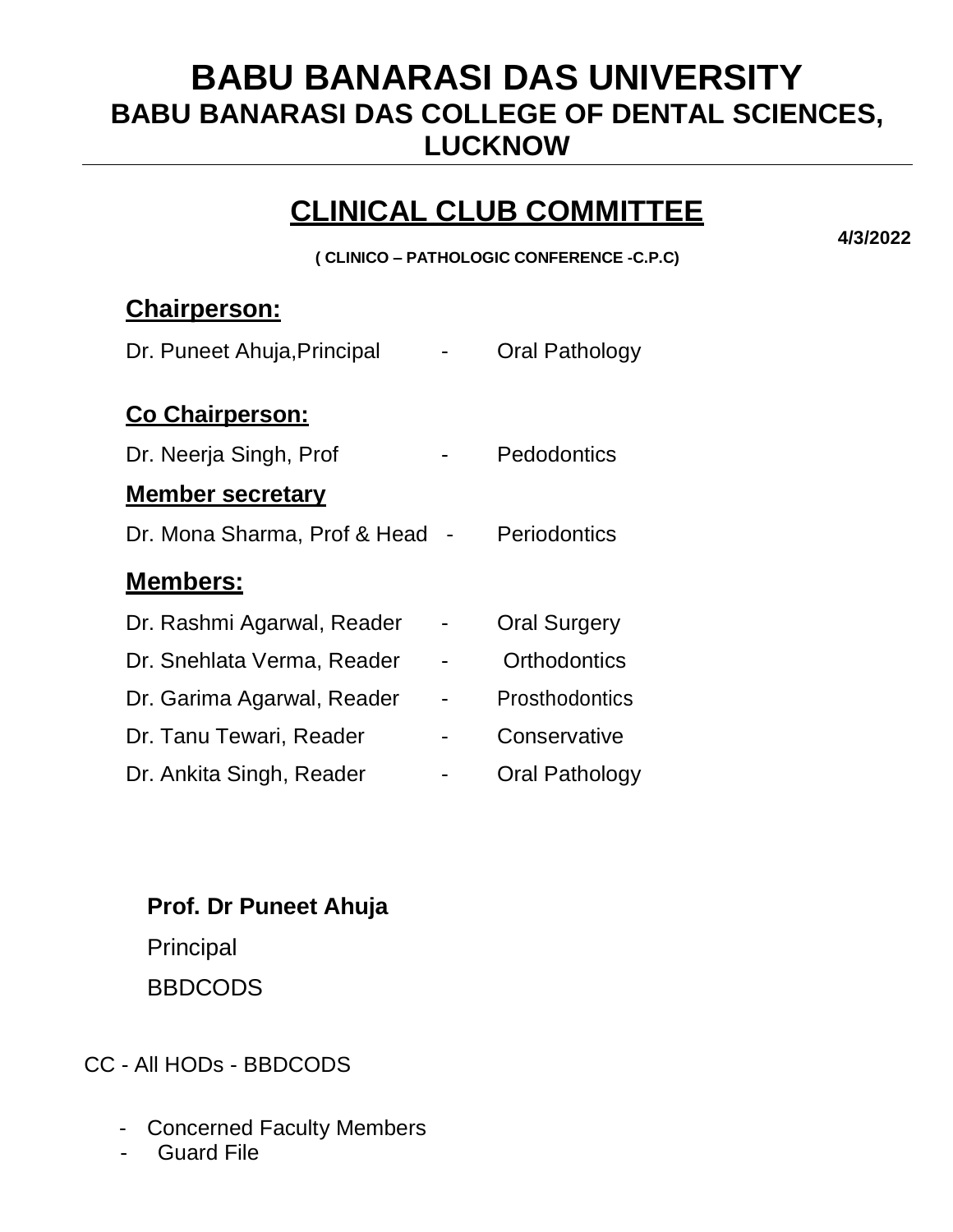#### **Chairperson**

4/3/2022

Dr. Puneet Ahuja, Prof. **Canadian Contract Angles** Cral Pathology

Principal, BBD College of Dental Sciences

#### **Members:**

- 1. Dr. Anuradha P., Prof. & Head Public Health Dentistry
- 2. Dr. Rohit Khanna, Prof. & Head Orthodontics &
- 3. Dr. Hemant Gupta, Prof. & Head Oral & Maxillofacial Surgery
- 
- 
- 6. Dr. Monika Rathore, Prof. & Head Pedodontics
- 7. Dr. Mona Sharma, Prof. & Head Periodontics
- 8. Dr. Jiji George, Prof. & Head Cral Pathology
- 9. Dr. Praveen Samant, Prof. & Head Conservative Dentistry
- 10. Dr. Anuj Maheshwari, Prof. & Head General Medicine
- 11. Dr. Lakshmi Bala, Prof. & Head Biochemistry

- Dentofacial Orthopedics
- 
- 4. Dr. Swati Gupta, Prof. & Head Prosthodontics & Crown & Bridge
- 5. Dr. Deepak U., Prof. & Head Oral Medicine & Radiology
	-
	-
	-
	-
	-
	-

**Prof. Dr Puneet Ahuja Principal** BBDCODS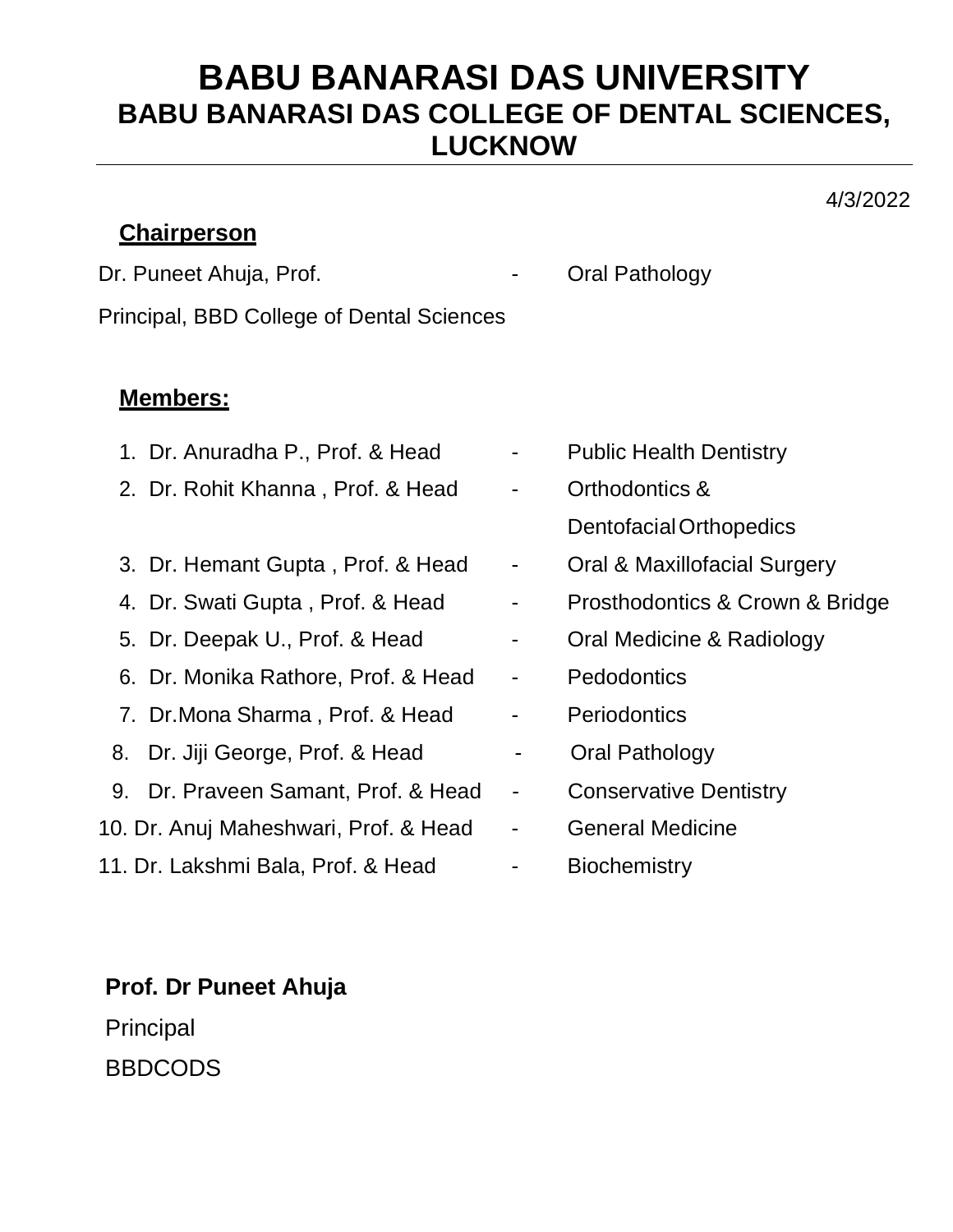### **Women's Grievance Cell and Sexual Harashment committee**

**5/3/2022**

#### **Chairperson**

| Dr. Neeta Misra., Prof.                 |                | Oral Medicine & Radiology      |
|-----------------------------------------|----------------|--------------------------------|
| <b>Co-Chairpersons</b>                  |                |                                |
| Dr. Monika Rathore., Professor & Head - |                | <b>Pedodontics</b>             |
| <b>Members:</b>                         |                |                                |
|                                         |                |                                |
| Dr. Sugandha Agarwal, Reader            | $\blacksquare$ | <b>Public Health Dentistry</b> |
| Dr. Ankita Singh, Reader                | $\blacksquare$ | Oral Pathology                 |
| Dr. Somya Govil, Reader                 |                | Pedodontics                    |

Dr. Garima Agarwal, Reader **- Prosthodontics** 

#### **Prof. Dr Puneet Ahuja**

Principal

BBDCODS

CC - All HODs - BBDCODS

- Concerned Faculty Members
- Guard File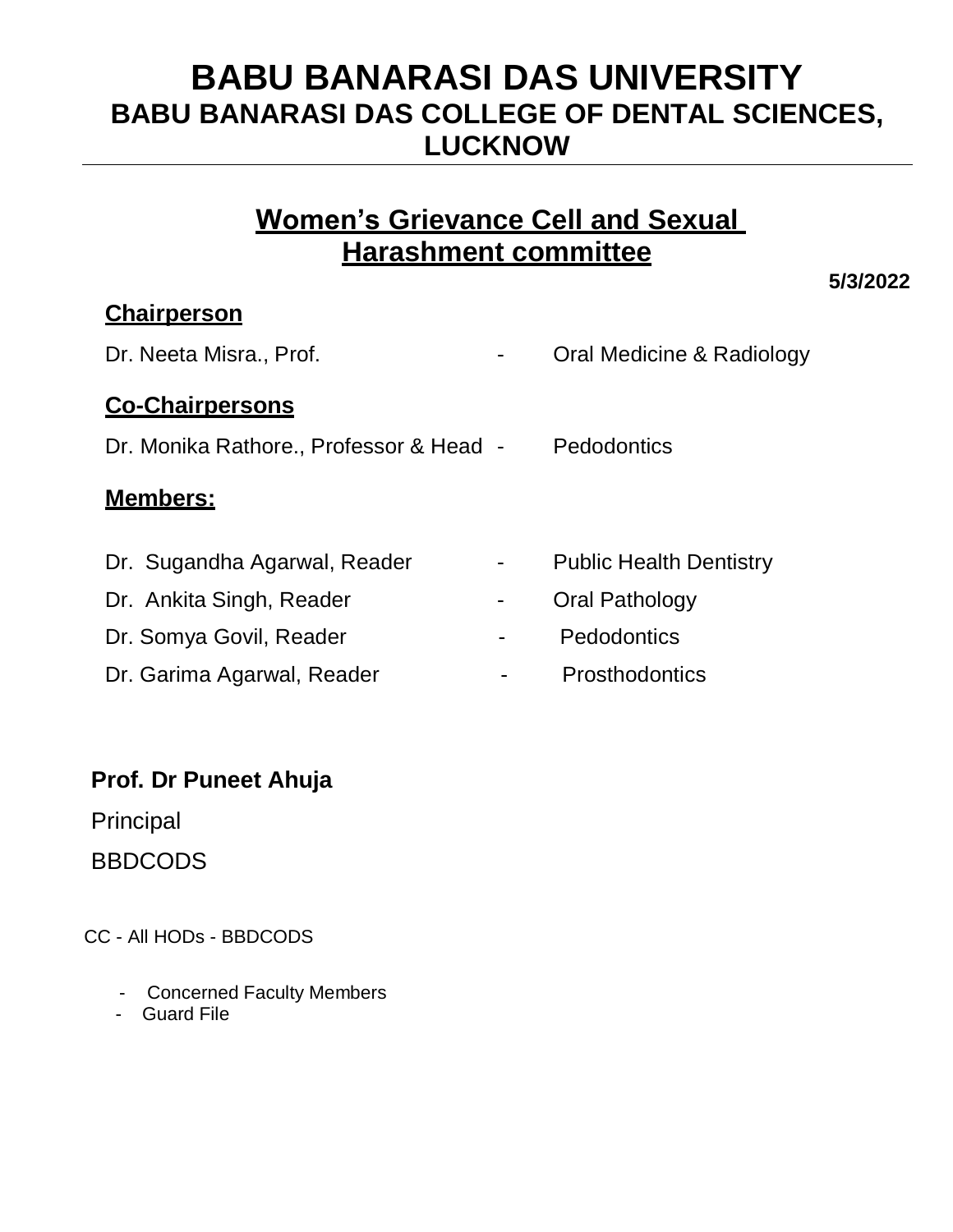### **SPORTS COMMITTEE MEMBERS**

**9/3/2022**

#### **Chairperson**

Dr. Amrit Tandan, Prof. **- Prosthodontics** 

**Co Chairperson**

#### **Members:**

Dr. Virag Srivastava, Reader - Prosthodontics

Dr. Akanksha Bhatt, Reader - Conservative Dentistry

Dr. R.P. Maurya, Reader - Orthodontics

Dr. Neelesh Singh, Reader - Periodontics

Dr. Ankita Singh, Reader - Oral Pathology

Dr. Ankit Gangwar, Reader **- Oral Surgery** 

- 
- Dr. Deepak U. Prof. & Head Oral Medicine and Radiology
	-
	-
	-
	-
	-
	-

### **Prof. Dr Puneet Ahuja**

Principal

BBDCODS

CC - All HODs - BBDCODS

- Concerned Faculty Members
- Guard File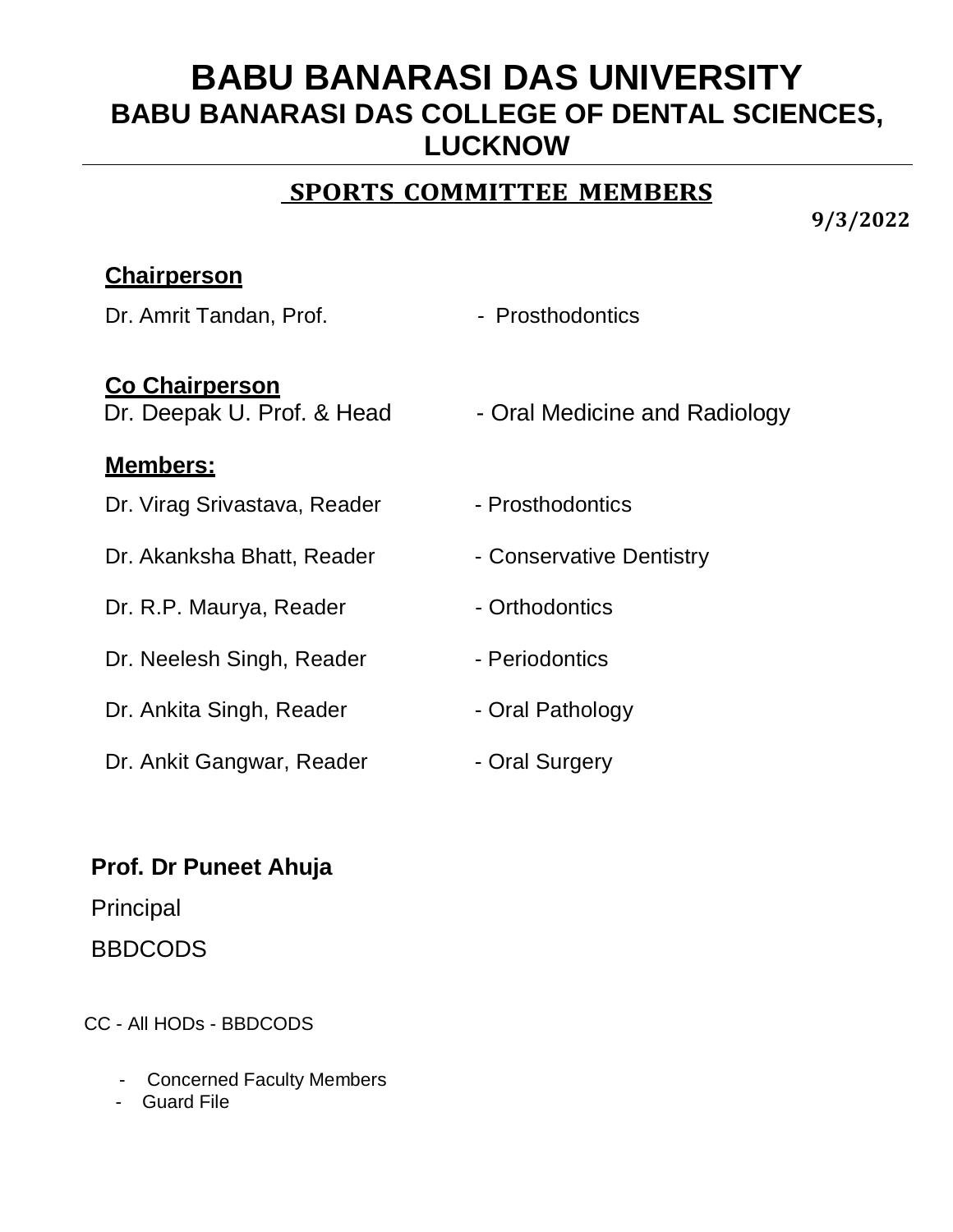### **COMMITTEE FOR EXTRA CURRICULAR ACTIVITIES**

|                                                                                                                                               |                          |                                                                                                                                                    | 3/3/2022 |
|-----------------------------------------------------------------------------------------------------------------------------------------------|--------------------------|----------------------------------------------------------------------------------------------------------------------------------------------------|----------|
| <b>Chairperson</b><br>Dr. Swati Gupta, Professor & Head - Prosthodontics                                                                      |                          |                                                                                                                                                    |          |
| <b>Co-Chairperson</b><br>Dr. Mona Sharma Professor & Head - Periodontics                                                                      |                          |                                                                                                                                                    |          |
| <b><u>Sub Committees</u></b><br><b>MUSIC</b>                                                                                                  |                          |                                                                                                                                                    |          |
| <b>Co-ordinator</b><br>Prof. Dr. Anuradha P.                                                                                                  |                          | <b>Public Health Dentistry</b>                                                                                                                     |          |
| <b>Members</b><br>Dr. Sugandha Agarwal                                                                                                        |                          | <b>Public Health</b>                                                                                                                               |          |
| Dentistry<br>Dr. Amit Nigam<br>Dr. Somya Govil<br>Dr. Ankita Singh                                                                            | $\overline{\phantom{a}}$ | <b>Conservative Dentistry</b><br>Pedodontics<br><b>Oral Pathology</b>                                                                              |          |
| <b>CREATIVE ARTS, LITERARY</b>                                                                                                                |                          |                                                                                                                                                    |          |
| <b>Co-ordinator</b><br>Prof. Dr. Hemant Gupta                                                                                                 |                          | Oral & Maxillofacial Surgery                                                                                                                       |          |
| <b>Members</b>                                                                                                                                |                          |                                                                                                                                                    |          |
| Dr. Monika Rathore<br>Dr. Vandana A. Pant<br>Dr. Rashmi Agarwal<br>Dr. Suraj Pandey<br>Dr. Puja Rai<br>Dr. Tanu Tiwari<br>Dr. Sneh Lata Verma |                          | Pedodontics<br>Periodontics<br><b>Oral Surgery</b><br>Periodontics<br>Oral Medicine and Radiology<br><b>Conservative Dentistry</b><br>Orthodontics |          |
| <b>FASHION SHOW</b><br><b>Co-ordinator</b><br>Dr. Neerja Singh                                                                                | Pedodontics              |                                                                                                                                                    |          |
| <b>Members</b><br>Dr. Priya Singh<br>Dr. Shweta Singh<br>Dr. Subhah Singh                                                                     |                          | <b>Oral Medicine</b><br><b>Public Health Dentistry</b><br>Pedodontics                                                                              |          |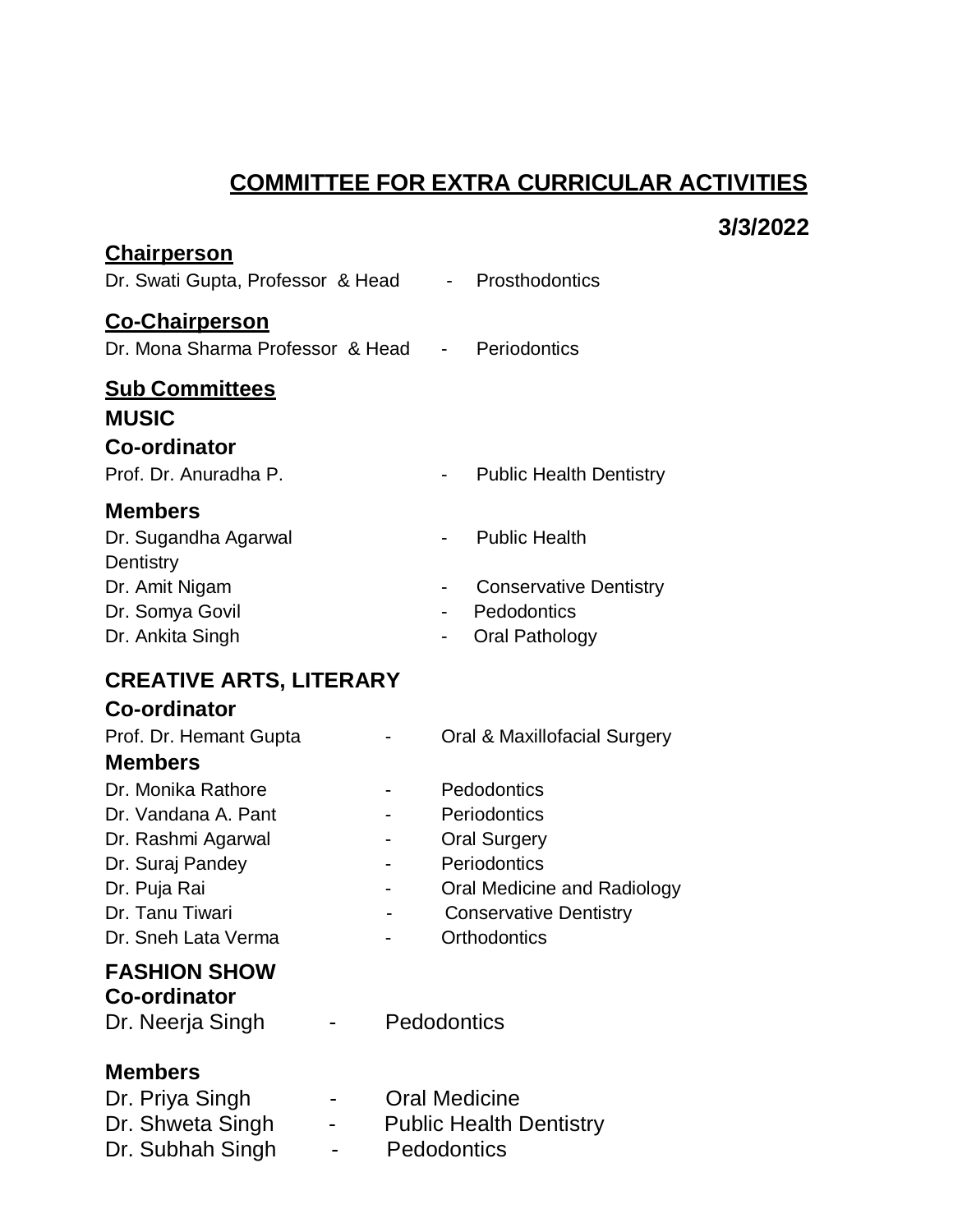#### **DANCE**

| <b>Co-ordinator</b><br>Dr. Priya Singh                                                                  | <b>Oral Medicine</b>                                                           |
|---------------------------------------------------------------------------------------------------------|--------------------------------------------------------------------------------|
| <b>Members</b><br>Dr. Garima Agarwal<br>Dr. Snehlata Verma<br>Dr. Vinay Srivastava<br>Dr. Nidhi Dwivedi | Prosthodontics<br>Orthodontics<br><b>Oral Surgery</b><br><b>Oral Pathology</b> |
| <b>DRAMATICS</b><br><b>Co-ordinator</b><br>Dr. Mona Sharma                                              | Periodontology                                                                 |
| <b>Members</b>                                                                                          |                                                                                |
| Dr. Neeta Mishra<br>Dr. Sunil C. Verma<br>Dr. Hemant Mehra<br>Dr. Saurabh Srivastava -                  | <b>Oral Medicine</b><br>Periodontology<br><b>Oral Surgery</b><br>Oral Medicine |

# **Prof. Dr Puneet Ahuja**

Principal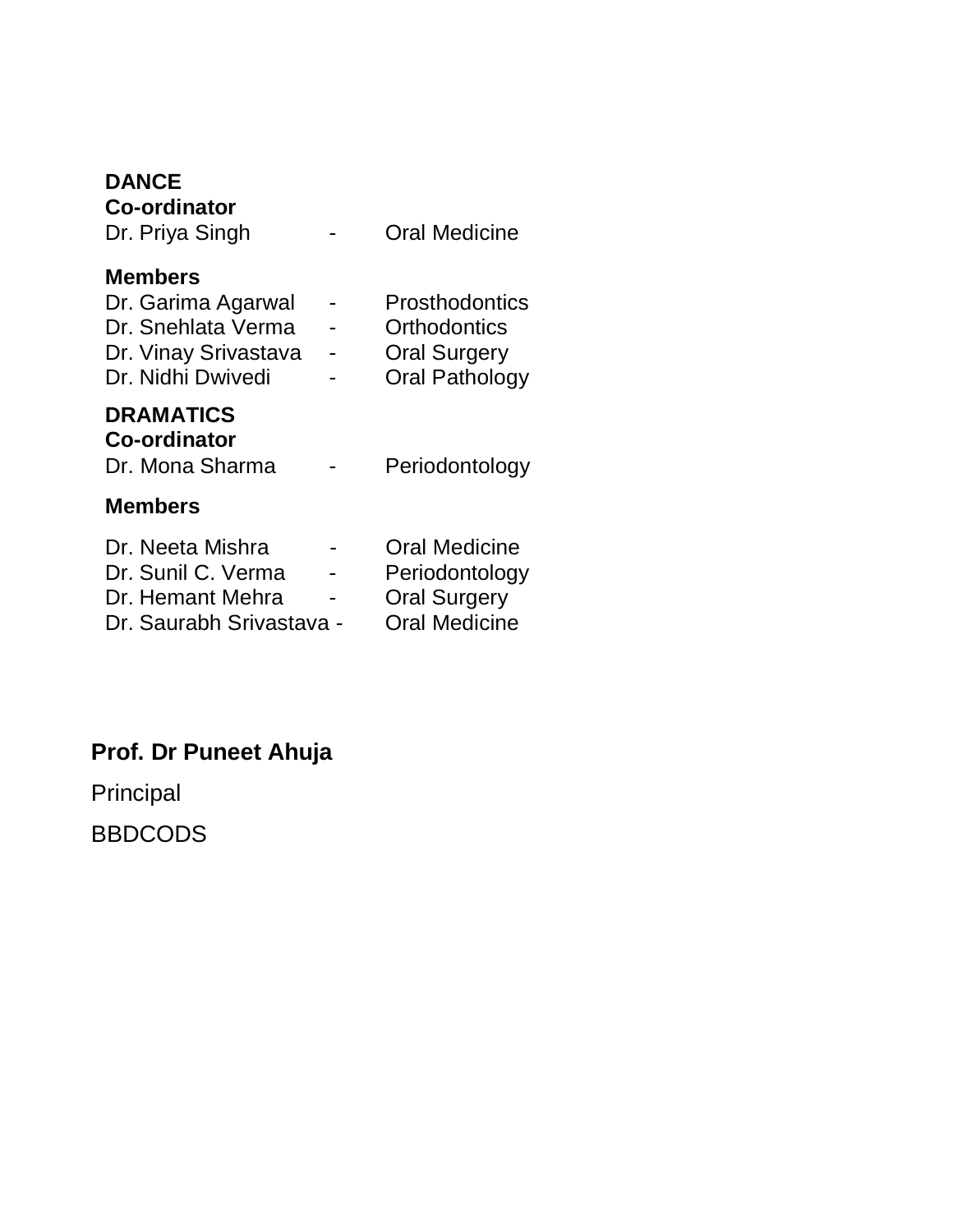### **CDE Committee**

#### **Chairperson**

**2/3/2022**

| Dr. Puneet Ahuja, Principal |   | Oral Pathology                |  |  |
|-----------------------------|---|-------------------------------|--|--|
| <b>Co-Chairpersons</b>      |   |                               |  |  |
| Dr. Anuradha P. Prof & HOD  | ۰ | <b>PHD</b>                    |  |  |
| Dr. Iiii Coorgo Drofossor   |   | Oral Pathology & Microbiology |  |  |

-

Dr. Jiji George., Professor

#### **Members:**

- Dr. Mona Sharma, Reader -Dr. R. P Maurya, Reader -Dr. Manoj Upadhyay, Reader -
- Dr. Saurabh Srivastava, Reader -
- Dr. Somya Govil, Reader Dr. Hemant Mehra, Reader
- -
- Dr. Akanksha Bhatt, Reader -

### **Prof. Dr Puneet Ahuja**

Principal BBDCODS

- 
- **Periodontics**
- **Orthodontics** 
	- **Prosthodontics**
- Oral Medicine
- **Pedodontics** -
	- Oral Surgery
- **Conservative**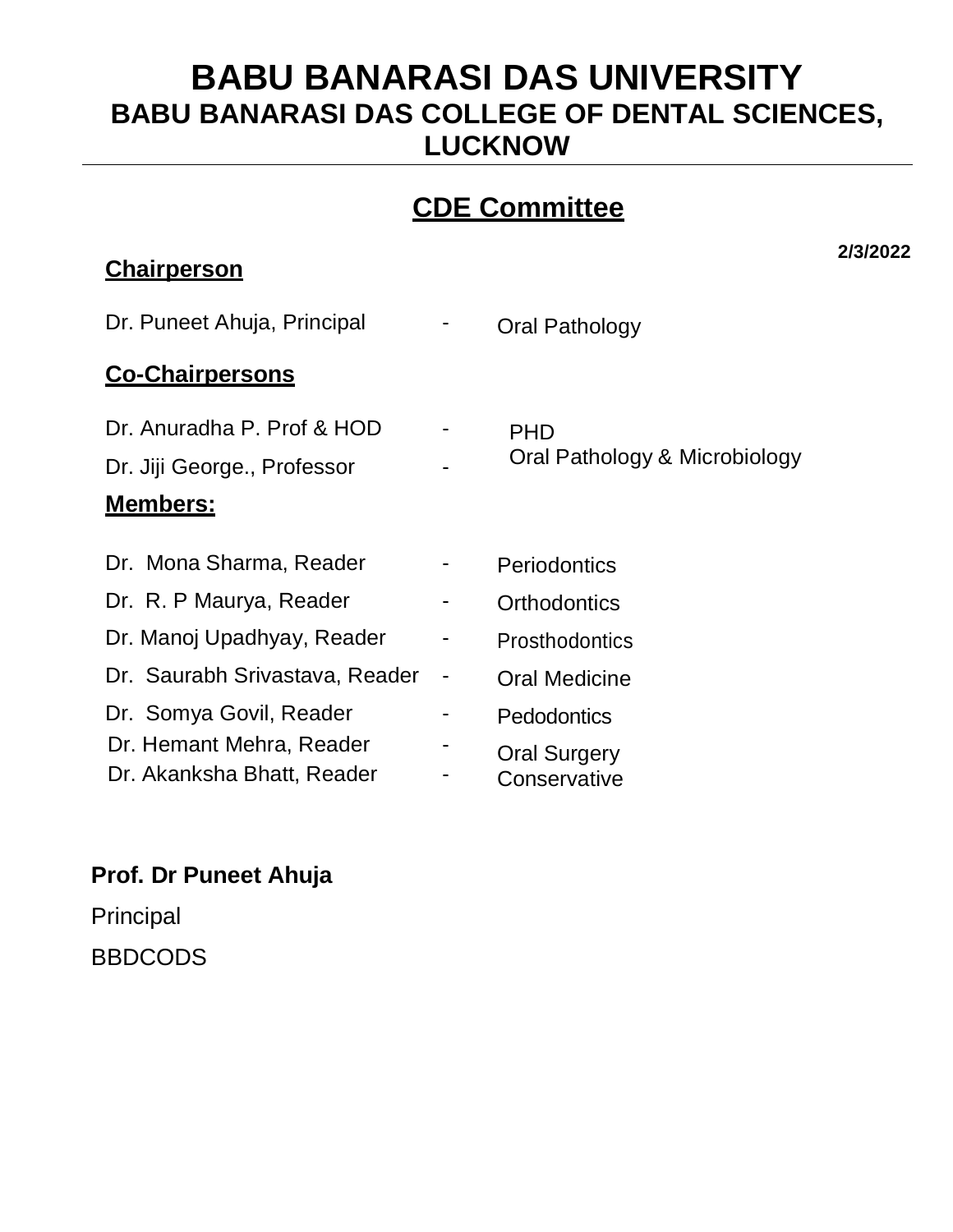### **Teacher Guardian Committee**

#### **Chairperson**

| Dr. Hemant Gupta, Prof & Head  |   | O.S.                          |
|--------------------------------|---|-------------------------------|
| <b>Co-Chairpersons</b>         |   |                               |
| Dr. Neerja Singh, Professor    |   | Pedodontics                   |
| Dr. Sunil C. Verma, Reader     |   | <b>Periodontics</b>           |
| <u>Members:</u>                |   |                               |
| Dr. Rashmi Agarwal, Reader     |   | O.S.                          |
| Dr. Saurabh Srivastava, Reader |   | <b>OMR</b>                    |
| Dr. Somya Govil, Reader        | - | Paedodontics                  |
| Dr. Tanu Tiwari, Reader        |   | <b>Conservative Dentistry</b> |

Dr. Virag Srivastava, Reader-Prosthodontics

#### **Prof. Dr Puneet Ahuja**

Principal

**BBDCODS** 

**3/3/2022**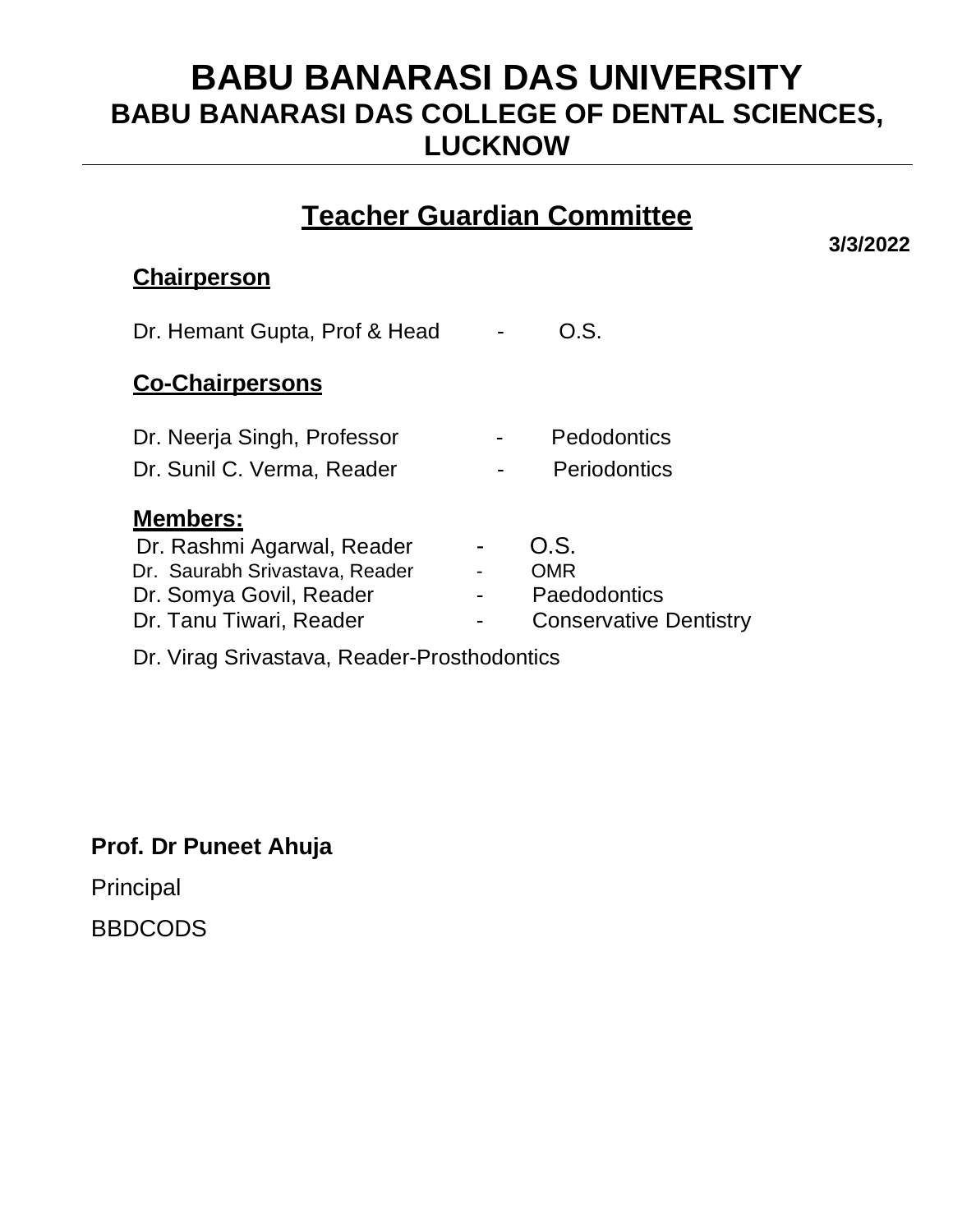### **Alumni Association Committee**

**2/2/2022**

### **Chairperson**

| Dr. Jiji George, Prof. & Head                                                        | Oral Pathology                                          |
|--------------------------------------------------------------------------------------|---------------------------------------------------------|
| <b>Member Secretary</b><br>Dr. Priya Singh, Reader<br><b>Members</b>                 | <b>OMR</b>                                              |
| Dr. Somya Govil, Reader,                                                             | Pedodontics                                             |
| Dr. Virag Srivastava, Reader                                                         | <b>Prosthodontics</b>                                   |
| Dr. Sugandha Agarwal, Reader                                                         | <b>Public Health Dentistry</b>                          |
| Dr. Ankita Singh, Reader<br>Dr. Kamna Srivastava, Reader<br>Dr. Suraj Pandey, Reader | Oral Pathology<br><b>Orthodontics</b><br>Periodontology |

### **Prof. Dr Puneet Ahuja**

Principal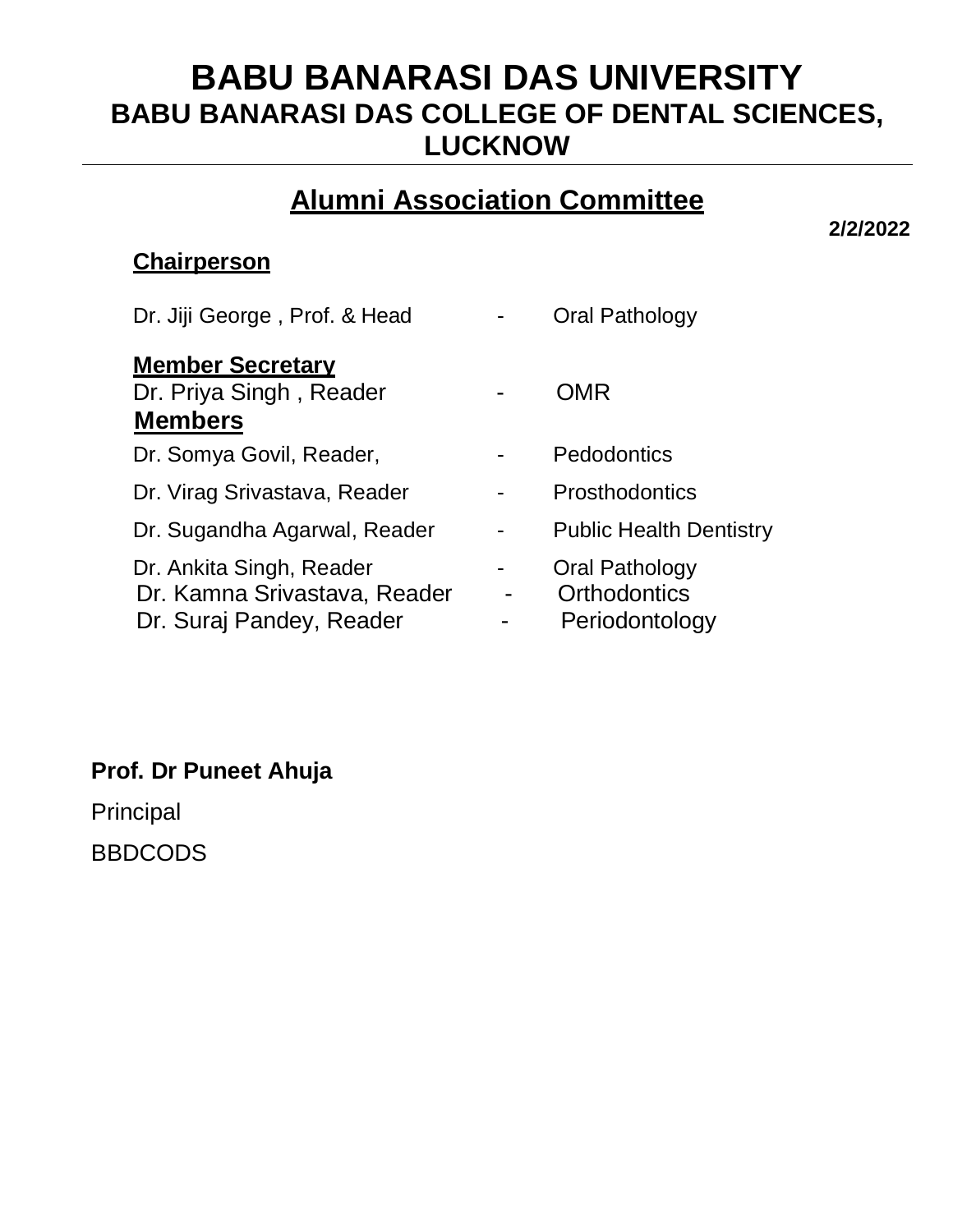### **Bio Medical Waste Management**

**3/3/2022**

| <b>Chairperson</b><br>Dr. Hemant Gupta, Prof & HOD   | <b>Oral Surgery</b> |
|------------------------------------------------------|---------------------|
| <b>Co-Chairperson</b><br>Dr. Mona Sharma, Prof & HOD | <b>Periodontics</b> |
| Members:                                             |                     |
| Dr. Rashmi Agarwal, Reader                           | <b>Oral Surgery</b> |
| Dr. Ashish Saini, Reader                             | Periodontics        |
| Dr. Puja Rai, Reader                                 | Oral Medicine       |

**Prof. Dr Puneet Ahuja**  Principal BBDCODS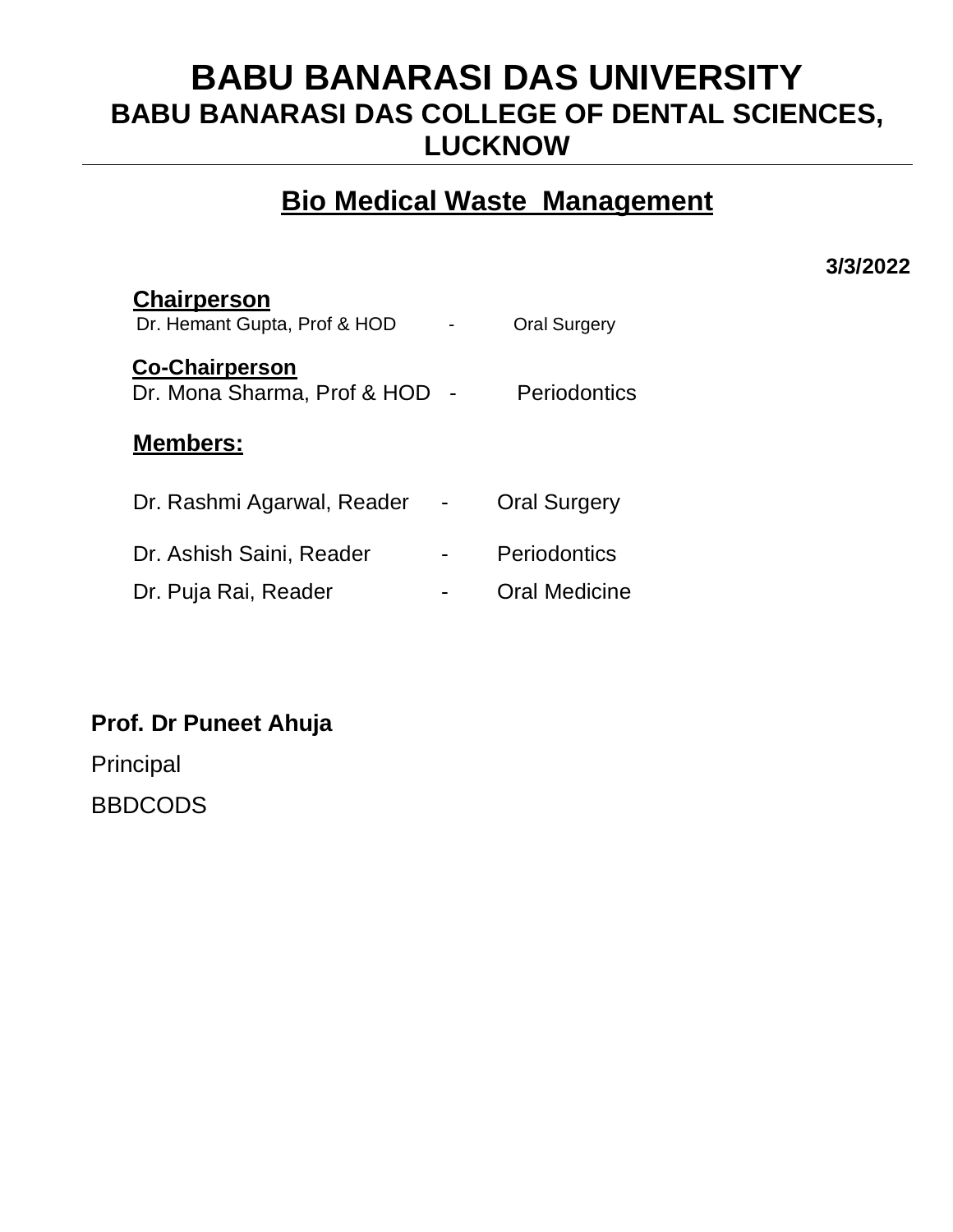### **Purchase & Maintenance Committee**

**4/3/2022**

#### **Chairperson**

| Dr. Rohit Khanna, Professor & Head - Orthodontics |                      |
|---------------------------------------------------|----------------------|
| <b>Co-Chairpersons</b>                            |                      |
| Dr. Sunil C. Verma, Reader<br><b>Members:</b>     | Periodontics         |
| Dr. Deepak U, Professor & Head                    | <b>Oral Medicine</b> |

#### **Prof. Dr Puneet Ahuja**

Principal **BBDCODS**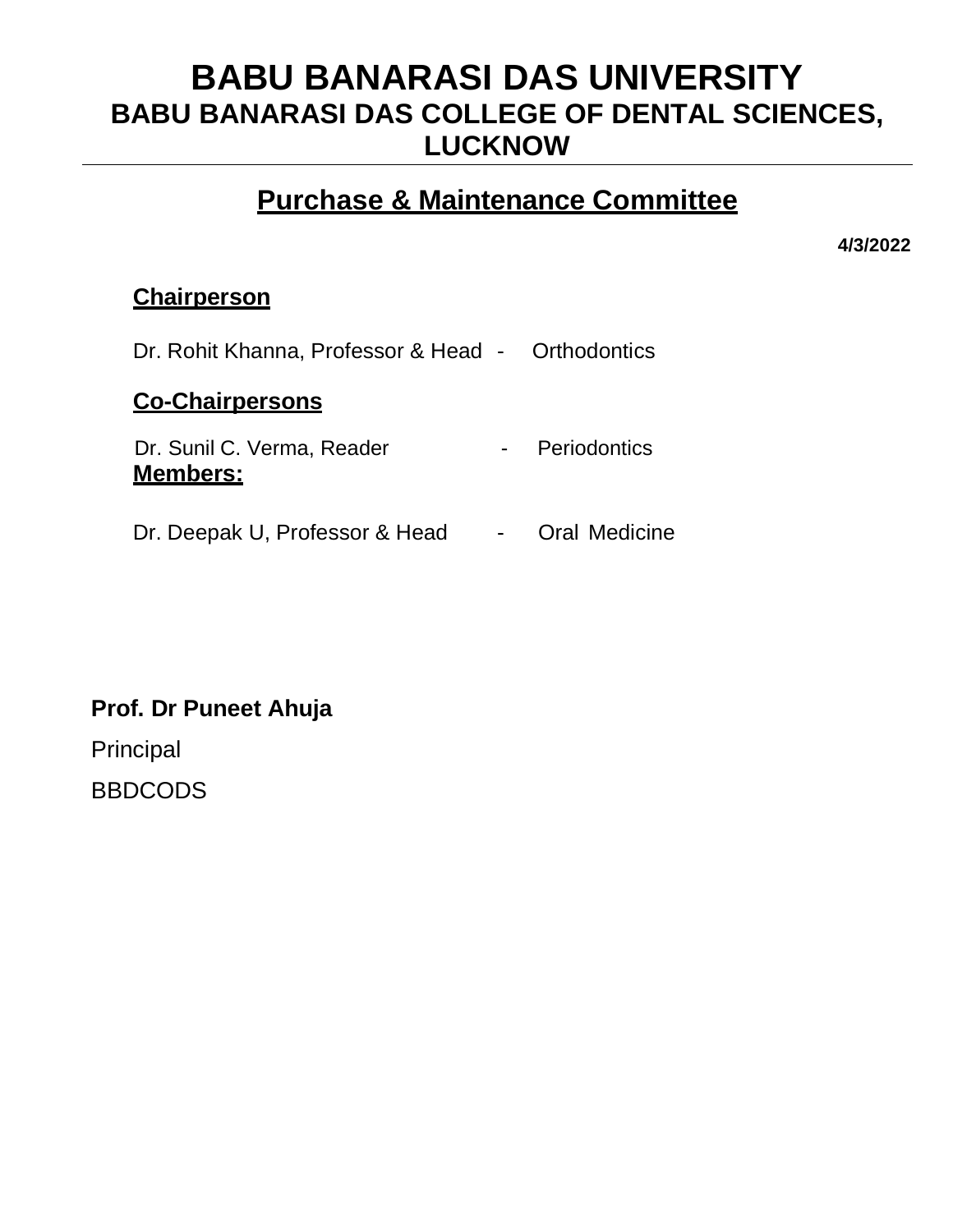### **Examination Cell**

**3/3/2022**

| <b>Chairperson</b><br>Dr. Puneet Ahuja, Prof. & Principal | Oral Pathology                |
|-----------------------------------------------------------|-------------------------------|
| <b>Co-Chairperson</b><br>Dr. Garima Agarwal, Reader       | <b>Prosthodontics</b>         |
| <b>Members:</b>                                           |                               |
| Dr. Hemant Mehra, Reader                                  | <b>Oral Surgery</b>           |
| Dr. Saurabh Srivastava, Reader                            | Oral Medicine                 |
| Dr. Ankita Singh, Reader                                  | Oral Pathology                |
| Dr.Tanu Tiwari, Reader                                    | <b>Conservative Dentistry</b> |

### **Prof. Dr Puneet Ahuja**

Principal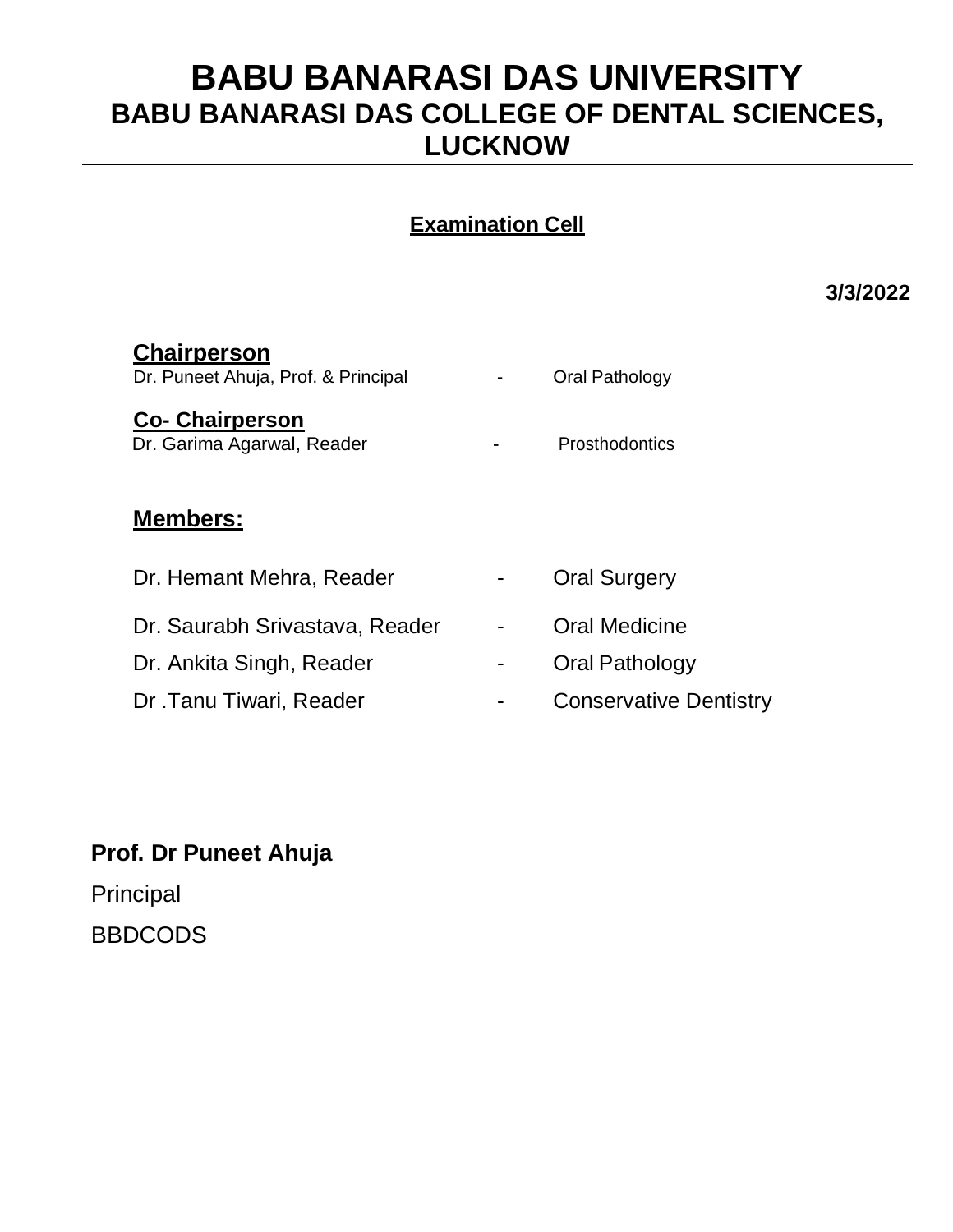| Library in- Charge                      |                              | Dr. Mona Sharma, Prof &                                                                 |
|-----------------------------------------|------------------------------|-----------------------------------------------------------------------------------------|
|                                         |                              | <b>Head - Periodontics</b>                                                              |
| <b>O.P.D. Card Counter and Receipts</b> | $\qquad \qquad \blacksquare$ | Dr. Deepak U., Professor,                                                               |
|                                         |                              | Oral Medicine & Radiology                                                               |
| U.G. Attendance Incharge                |                              | Dr. Kamna Srivastava, Reader,                                                           |
|                                         |                              | Orthodontics                                                                            |
| Store Incharge                          |                              | Dr. Soumya Prakash,                                                                     |
|                                         |                              | <b>Administrative Officer</b>                                                           |
| Website Incharge                        |                              | Dr. Priya Singh, Reader- Oral<br>Medicine<br>Dr. Ankita Singh Reader- Oral<br>Pathology |
|                                         |                              |                                                                                         |

 Camp Co-ordinator and Patient Welfare In- Charge- Dr Rishi Kant Shukla-Public Health Department

**Prof. Dr Puneet Ahuja** 

Principal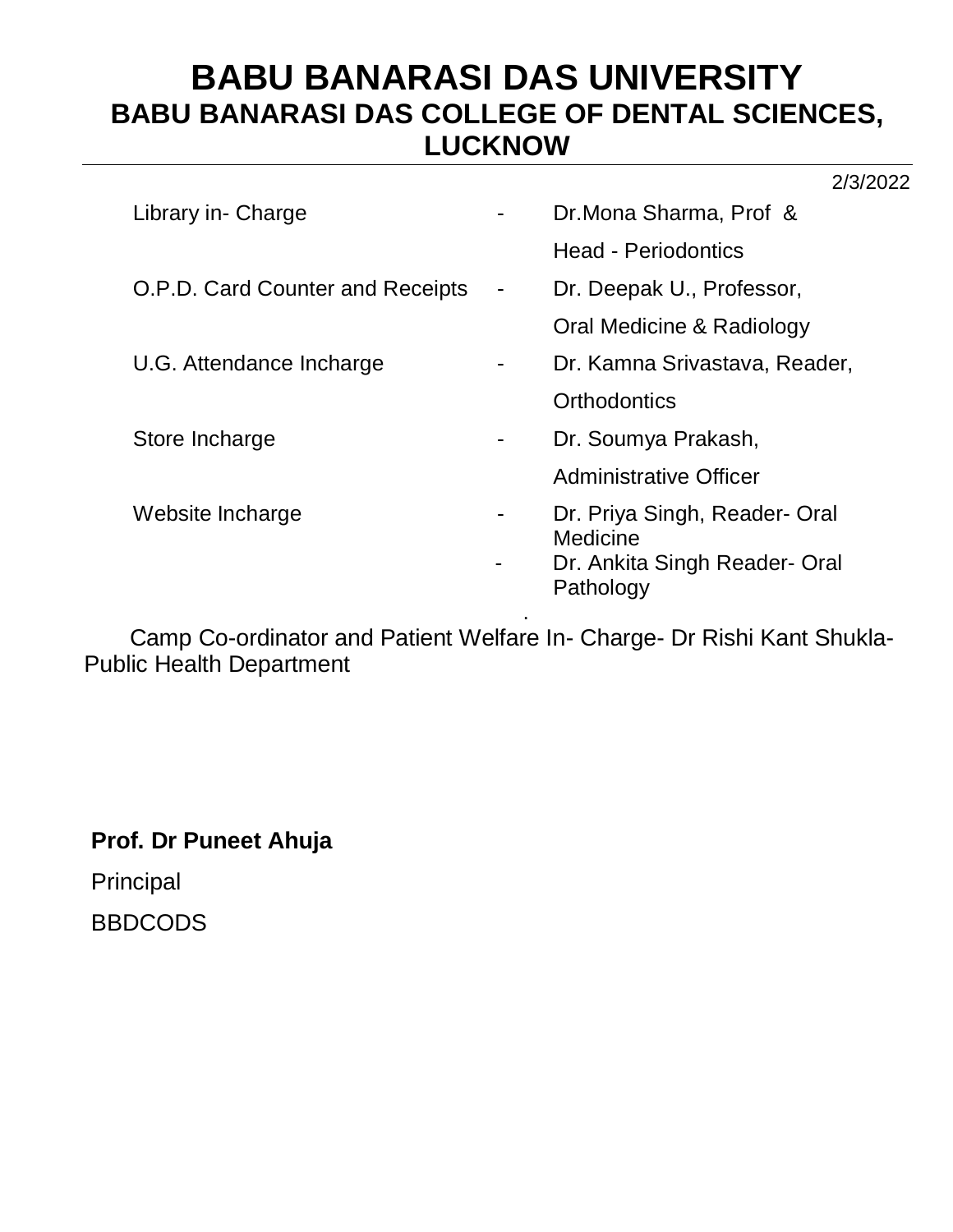### **Hostel Committee**

**4/3/2022**

### **Girls Hostel:**

Dr. Neerja Singh, Prof.

**Pedodontics** 

Dr. Swati Gupta, Professor &

Head Prosthodontics

Dr. Akanksha Bhatt, Reader **Conservative** 

### **Boys Hostel:**

 Dr. Deepak U., Prof & Head – OMR Dr. Subhash Singh, Reader – Pedo Dr. Hemant Mehra, Reader - OS

**Prof. Dr Puneet Ahuja** 

Principal